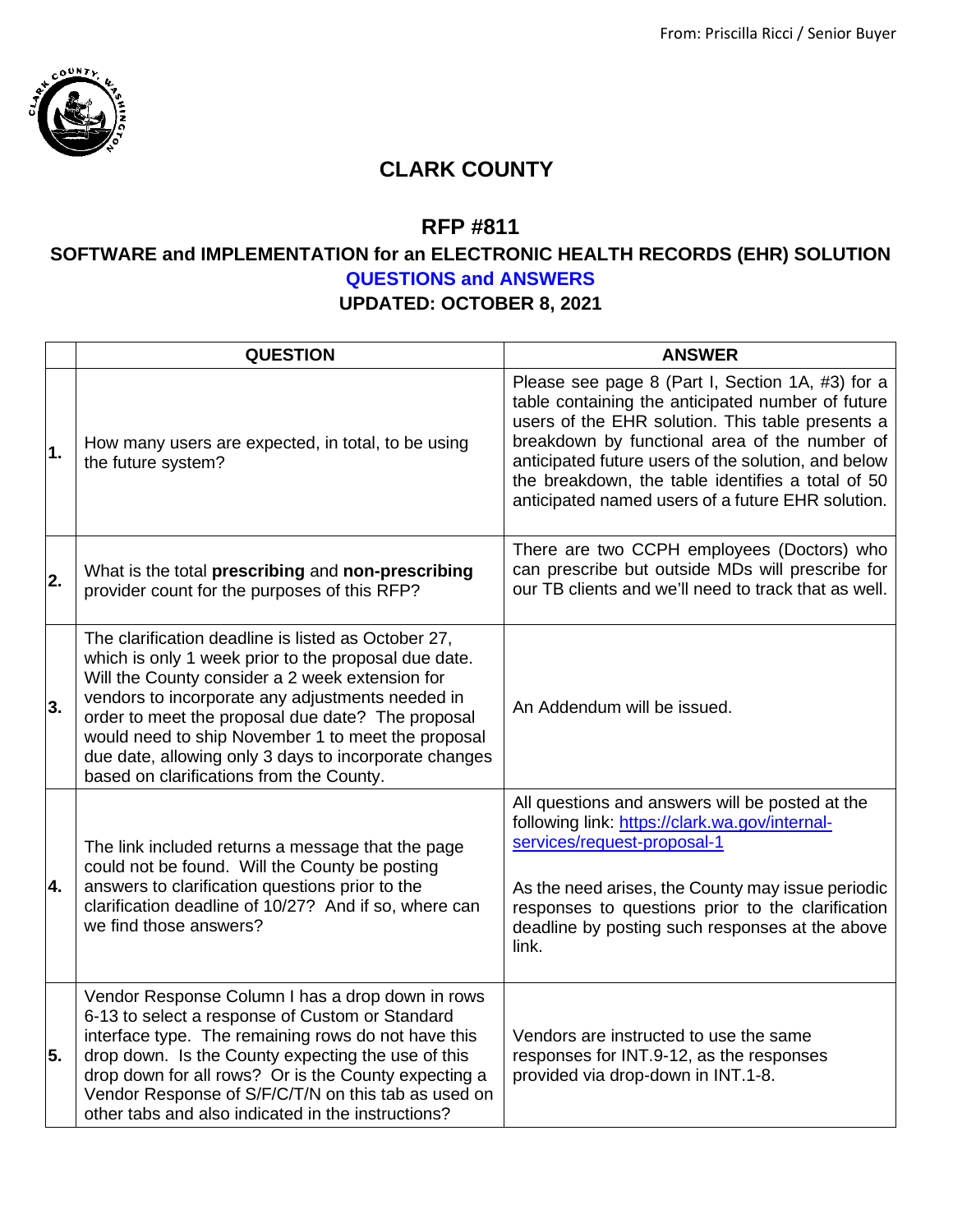| 6.  | Would the County consider lengthening the page limit<br>of 8 pages for Tab 1? The RFP text alone utilizes 6<br>pages without response content included.                                                                                                                                                                                                                                                                                                        | An Addendum will be issued.                                                                                                                                                                                                                  |
|-----|----------------------------------------------------------------------------------------------------------------------------------------------------------------------------------------------------------------------------------------------------------------------------------------------------------------------------------------------------------------------------------------------------------------------------------------------------------------|----------------------------------------------------------------------------------------------------------------------------------------------------------------------------------------------------------------------------------------------|
| 7.  | Would the County consider lengthening the page limit<br>of 12 pages for Tab 3? The RFP text alone utilizes 8<br>pages without response content included.                                                                                                                                                                                                                                                                                                       | An Addendum will be issued.                                                                                                                                                                                                                  |
| 8.  | Would the County consider lengthening the page limit<br>of 3 pages for Tab 5? The RFP text alone utilizes 2<br>pages without response content included in Section III<br>Project Schedule Questions.                                                                                                                                                                                                                                                           | An Addendum will be issued.                                                                                                                                                                                                                  |
| 9.  | Would the County consider lengthening the page limit<br>of 5 pages for Tab 6? The RFP text alone utilizes 3<br>pages without response content needed for 13<br>descriptive answers.                                                                                                                                                                                                                                                                            | An Addendum will be issued.                                                                                                                                                                                                                  |
| 10. | Would the County consider lengthening the page limit<br>of 3 pages for Tab 8? The RFP text alone utilizes 2<br>pages without response content.                                                                                                                                                                                                                                                                                                                 | An Addendum will be issued.                                                                                                                                                                                                                  |
| 11. | Would the County consider lengthening the page limit<br>of 5 pages for Tab 9? The RFP text alone utilizes 4<br>pages without response content.                                                                                                                                                                                                                                                                                                                 | An Addendum will be issued.                                                                                                                                                                                                                  |
| 12. | Item # 5 indicates that the offer should "remain open<br>and valid for the period indicated in this<br>solicitation". We are unable to find this information in<br>the RFP. How many days does the offer need to<br>remain valid after submission?                                                                                                                                                                                                             | An Addendum will be issued.                                                                                                                                                                                                                  |
| 13. | The Table on page 2 in Attachment H lists 14 tabs<br>with Tab 7 as "Data Conversion Plan". This conflicts<br>with Attachment D, which only includes 13 tabs and<br>does not include a Data Conversion Plan.<br>In addition, the instructions in Attachment H on page 3<br>identifies Attachment E as Tab 14, which conflicts with<br>Attachment D that identifies it as Tab 13.<br>Which instructions take precedence: Attachment D or<br><b>Attachment H?</b> | An Addendum will be issued.                                                                                                                                                                                                                  |
| 14. | The instructions in Attachment H on page 3 with<br>regard to Attachment E indicate a "no bid" response<br>option; however, this is not included in the instructions<br>within Attachment E.                                                                                                                                                                                                                                                                    | A response for No Bid should only be used in the<br>event a vendor is not proposing<br>certain<br>functionality – including a grouping or area of<br>Attachment<br>functionality<br>within<br>(e.x.<br>E.<br>Immunization Management Tab 3). |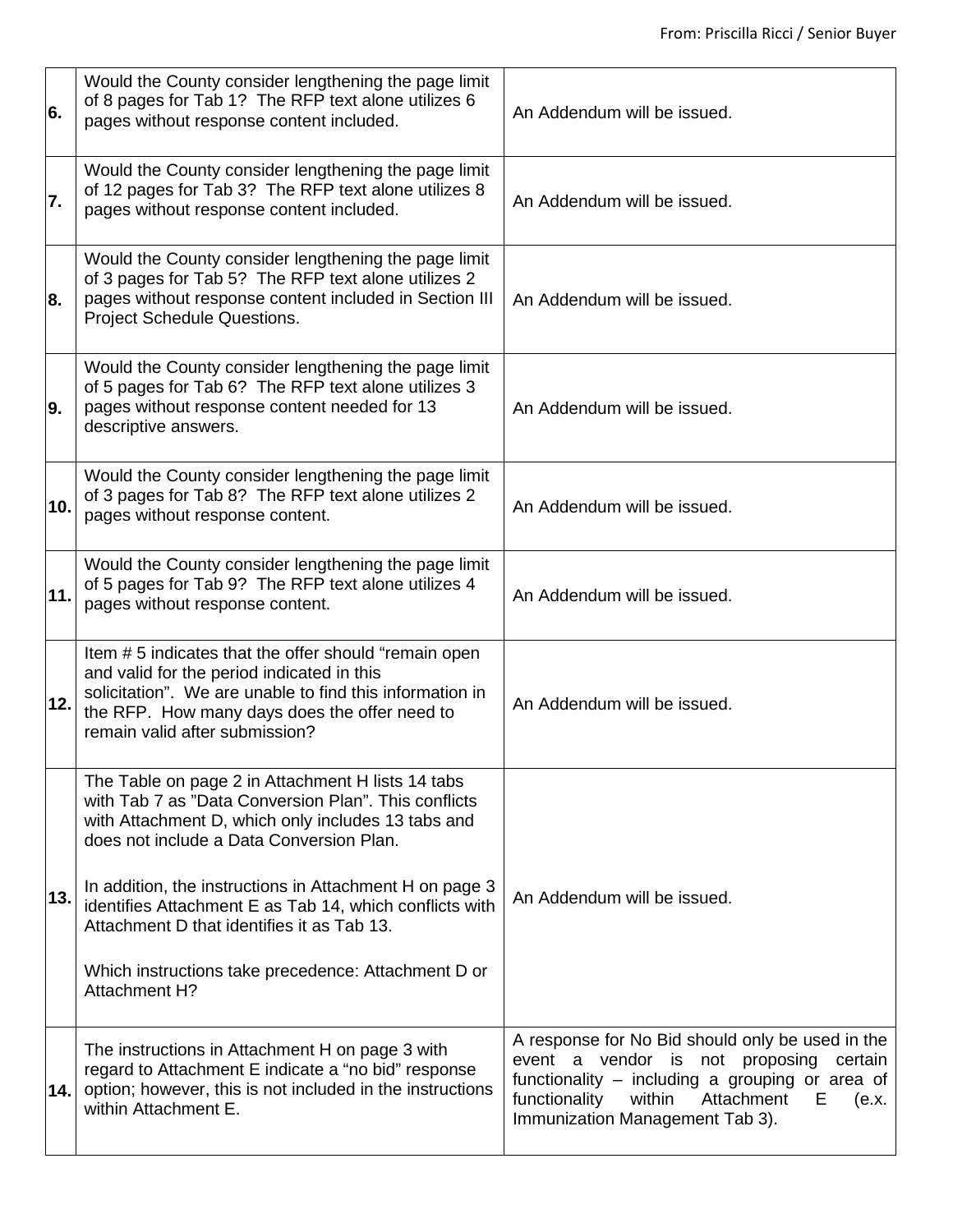|      | Which instructions take precedence: Attachment D or<br>Attachment H?                                                                                                                                                                                                                                 | A response of "N" for "No: Feature/Function<br>cannot be provided" should be used when<br>responded to an individual requirement within<br>Attachment E (e.x. GT.1 or IM.11).                                                   |
|------|------------------------------------------------------------------------------------------------------------------------------------------------------------------------------------------------------------------------------------------------------------------------------------------------------|---------------------------------------------------------------------------------------------------------------------------------------------------------------------------------------------------------------------------------|
| 15.  | #1-Deviations to Scope of Work.<br>There is not a section titled "Scope of Work". Can the<br>County please specify the sections name(s) and<br>location(s) in the RFP that encompass Scope of Work<br>for which we should include any necessary deviations<br>or exceptions?                         | Vendors are encouraged to note any exceptions<br>to Section IB Work Requirements, or any<br>exceptions to the scope of functionality, services<br>other<br>requested<br>items<br>contained<br>or<br>in.<br>Attachments D and E. |
| 16.1 | # II - DEVIATIONS TO RFP TERMS AND<br><b>CONDITIONS FOR CONTRACTAS PROPOSED BY</b><br>THE COUNTY AND CCPH.<br>Can the county please specify the sections name(s)<br>and location(s) in the RFP that encompass sample<br>contract language?                                                           | Please note the County intends to include the<br>RFP and the proposal response as parts of the<br>resulting contract. Vendors are encouraged to<br>note any exceptions to the terms and conditions<br>presented in the RFP.     |
| 17.  | As one of the organizations preparing a response for<br>the County's RFP for an Electronic Health Records<br>solution, we wanted to be reach out and request if an<br>extension of the response deadline by one additional<br>week (Wednesday 11/10) would be workable for the<br>County's timeline. | An Addendum will be issued.                                                                                                                                                                                                     |
| 18.1 | Would you please confirm the total number of users?                                                                                                                                                                                                                                                  | Please see the response to question #1                                                                                                                                                                                          |
| 19.1 | Would you please confirm the number of concurrent<br>users?                                                                                                                                                                                                                                          | Please see the response to question #1                                                                                                                                                                                          |
| 20.  | How many providers are there that are licensed to<br>write prescriptions? How many providers are full-time<br>or part-time?                                                                                                                                                                          | Please see the response to question #2                                                                                                                                                                                          |
| 21.  | How many mid-level providers access the EHR?                                                                                                                                                                                                                                                         | None                                                                                                                                                                                                                            |
| 22.1 | Is a radiology interface required?                                                                                                                                                                                                                                                                   | No. Please see the interfaces tab within<br>Attachment E to the RFP for a listing of potential<br>interfaces.                                                                                                                   |
| 23.  | Is a pharmacy interface required?                                                                                                                                                                                                                                                                    | No. Please see the interfaces tab within<br>Attachment E to the RFP for a listing of potential<br>interfaces.                                                                                                                   |
|      | <b>24.</b> Will you be dispensing prescription medications?                                                                                                                                                                                                                                          | Yes. Please see Attachment E to the RFP for a<br>listing of functional requirements related to<br>Medication and Order Management.                                                                                              |